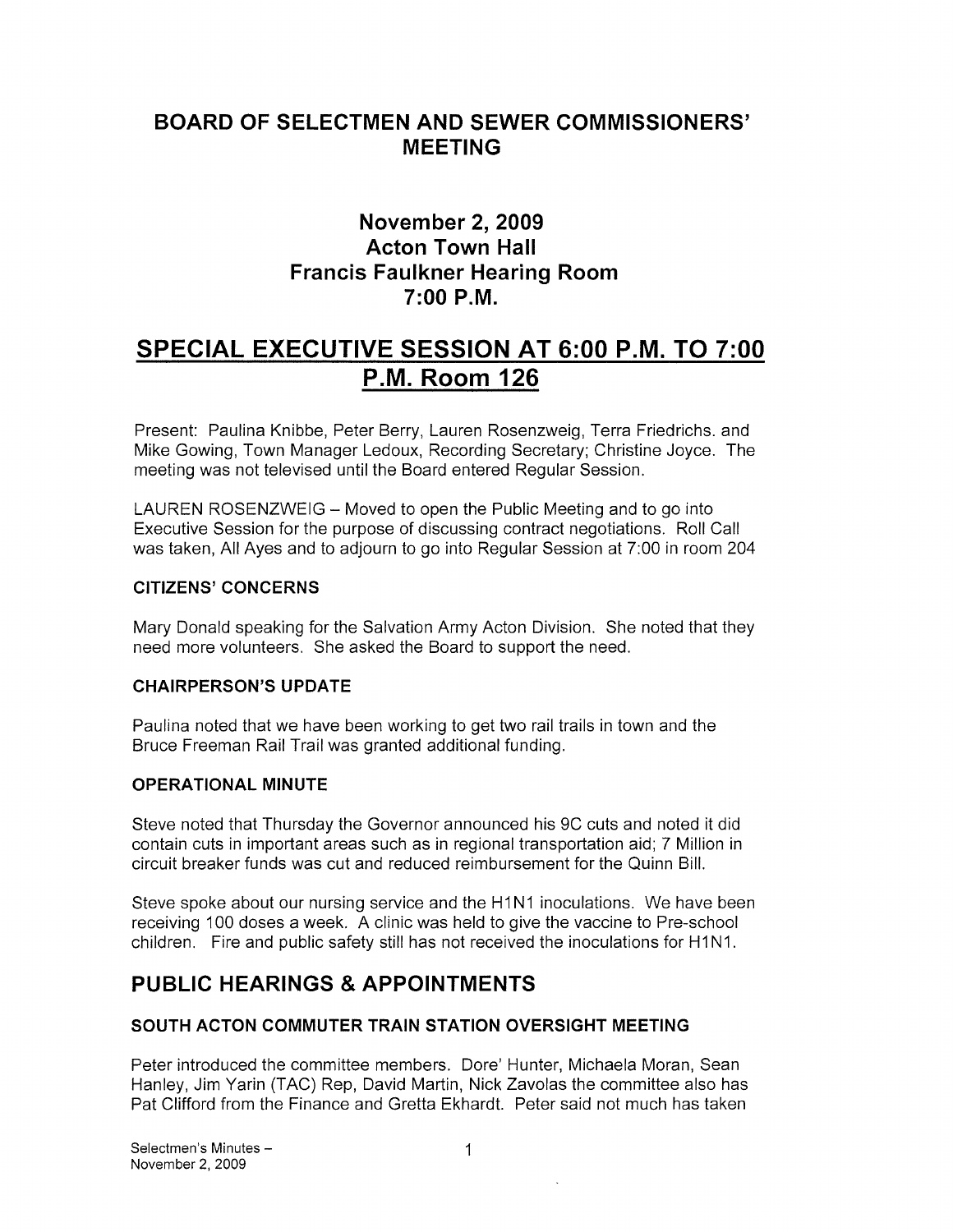place over the last year. He noted the original design with the ramps and explained why that design was not well received by the community. He outlined the revised plan that was voted at Town Meeting, but explained that they have not yet been able to get a meeting with the pertinent MBTA officials. The dual platform concept with a bridge and elevators is the way to go, but we don't know the cost. The elevator concept eliminates the need for a bridge adjacent to the Main Street bridge for the Assabet River Rail Trail. Having one bridge for commuters and cyclists will save a lot of money.

Dore' noted that the meeting of the Fitchburg line group and the consensus is the money is here.

Jim Yarin stated that all the parking spaces at the South Fire were taken at 7:45. He wanted to have a resolution, maybe a shuttle might help.

Terra spoke about waiting for a really long time to have folks meet with us. Perhaps we could start meeting with the Feds.

Franny Osman spoke about ease of use of a shuttle and the shuttling people from other communities.

Bob Condon thanked the team and suggested going to the customers to see what they want

#### ASSESSORS ANNUAL OVERSIGHT MEETING

David Brown, Chair of the Board of Assessor spoke about the operation of the Assessors Office. Their mission statement was discussed. They try to be fair, equitable and accurate. He further noted that they are a non political group. David gave a slide show about their operation.

Peter asked about reassessments and the prices of houses, and the frequency of major reassessments. They are conducted every 2-3 years.

Overlay account has \$250,000 that we have to put aside as money for the telecom company's payments.

Terra asked about number of residential properties. Terra asked about Overlay being in the ALG Budget. Steve noted it is a set aside and is not available for any other use.

Charlie Kadlec asked for information to be put on the Web.

#### COMMUNITY PRESERVATION COMMITTEE ANNUAL OVERSIGHT MEETING

Jon Benson discussed how great it was to serve on the committee. He outlined the projects that have been completed. He noted Senate Bill 190; the bill is still in committee. The heart of the bill is to make this attractive to other communities and to have a Guaranteed State match. The suburban towns are interested in the correction of the pending discussion. There would be no money allowed for turf fields. Piper Lane House Parcel was discussed. He noted the missing of the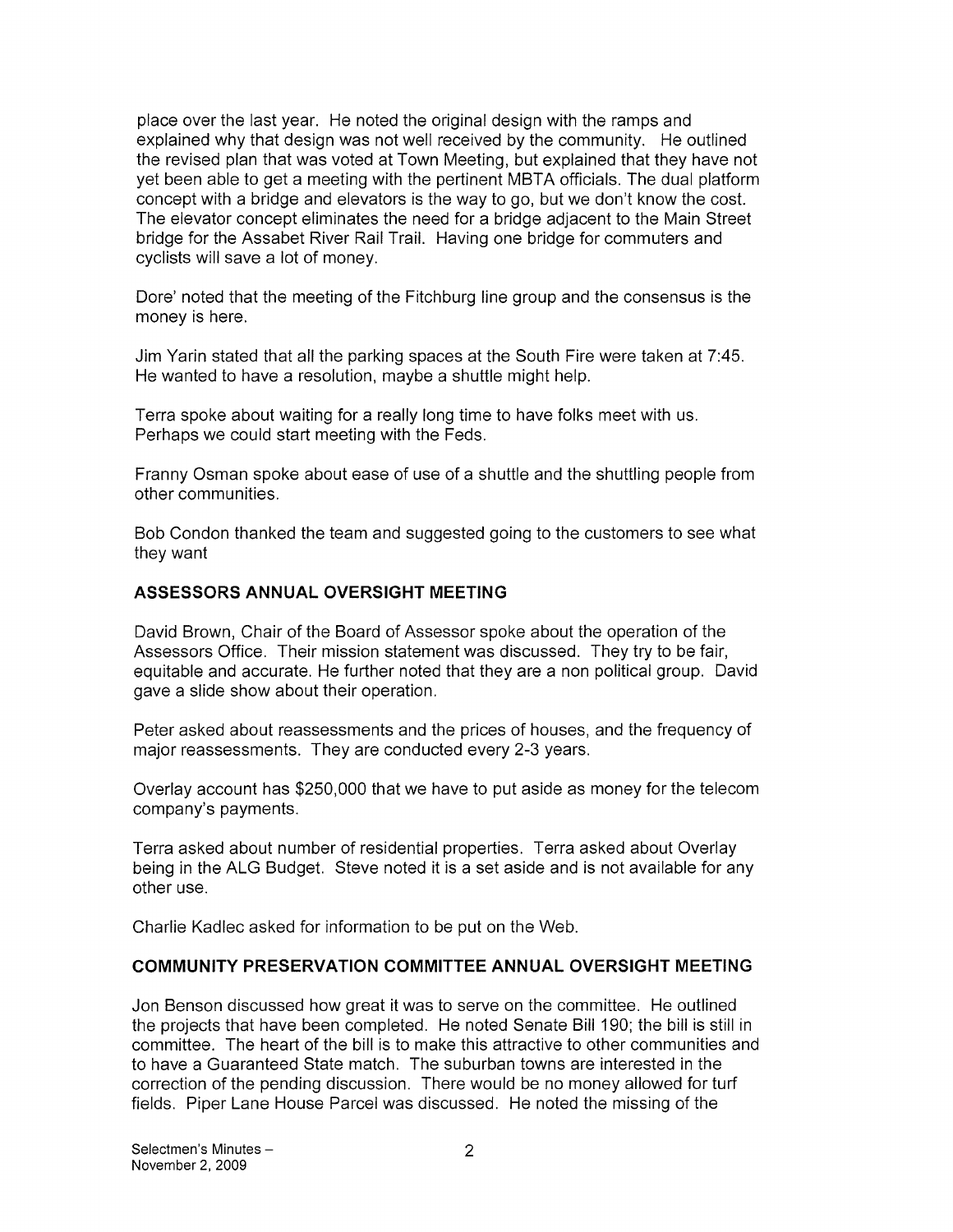frontage. He felt we needed to go back to remedy this. Jon spoke about Windsor Ave Building and Dean's request to build two community meeting spaces. Jon felt we needed to get space at the schools, and noted Dean said that community Ed had not cooperated. Jon outlined the rooms available at the school when he went and toured the school. There is a janitor all night and that we need to vet with Dean when we have this space available as opposed to \$600,000 for two meeting spaces.

Mike asked about the match issue and asked if CPC had an amount of money to have available. He asked why they do not spend it all. Jon said that the history of the committee is to call them as they see them.

Lauren asked about the percentage that goes to open space, housing, etc, and if we roll money over for next year does that jeopardize the program.

Peter said the vetting process is valuable, there is criteria and asked how much money we have available to fund this years proposals \$732,763 and the State funds of \$250,473 and standing CPA fund after the Town Meeting of \$580,266 and the open space balance of over <sup>I</sup> Million. Terra asked for a split for were the money has gone for housing, recreation, historic buildings.

### CEMETERY COMMISSIONER'S ANNUAL OVERSIGHT MEETING

Bill Klauer and Brewster Conant were present. Bill went over their duties and discussed the good job staff is doing. Bill discussed how the money is expended toward the operation of the cemeteries. They hope that the increase in the stock market will bring the trust fund to a funding level where they can be more comfortable. Right now it is down significantly.

Bill spoke about the roadways and their conditions and settlement of the roads beginning to give way and they don't have the funding to maintain them. They are applying to list our three cemeteries on the National Register of Historic Places.

Terra asked about the dog fines and Bill said they have not had any problems of late. Terra asked about the use of cemetery —owned forest and other lands that have been reserved for future cemetery use. She wanted to check in and make sure the Cemetery Commissioners would be in the loop when discussing future recreation uses and other development of Morrison Farm which is adjacent to the cemetery.

#### ECONOMIC DEVELOPMENT OVERSIGHT MEETING

The EDC was present to discuss their oversight committee. They are looking at ways to help the businesses we already have in town. They had teams put together with tasks and they are meeting bi-monthly. They have had their demographics committee develop information with the purpose of putting the information in one place. The information we have on Acton is in planning now and asked that it be sent to other Boards for their input. What they would like to see is all the information being tied to a common link. They are marketing Acton and the information is brand new. They have given it to the Chamber of Commerce to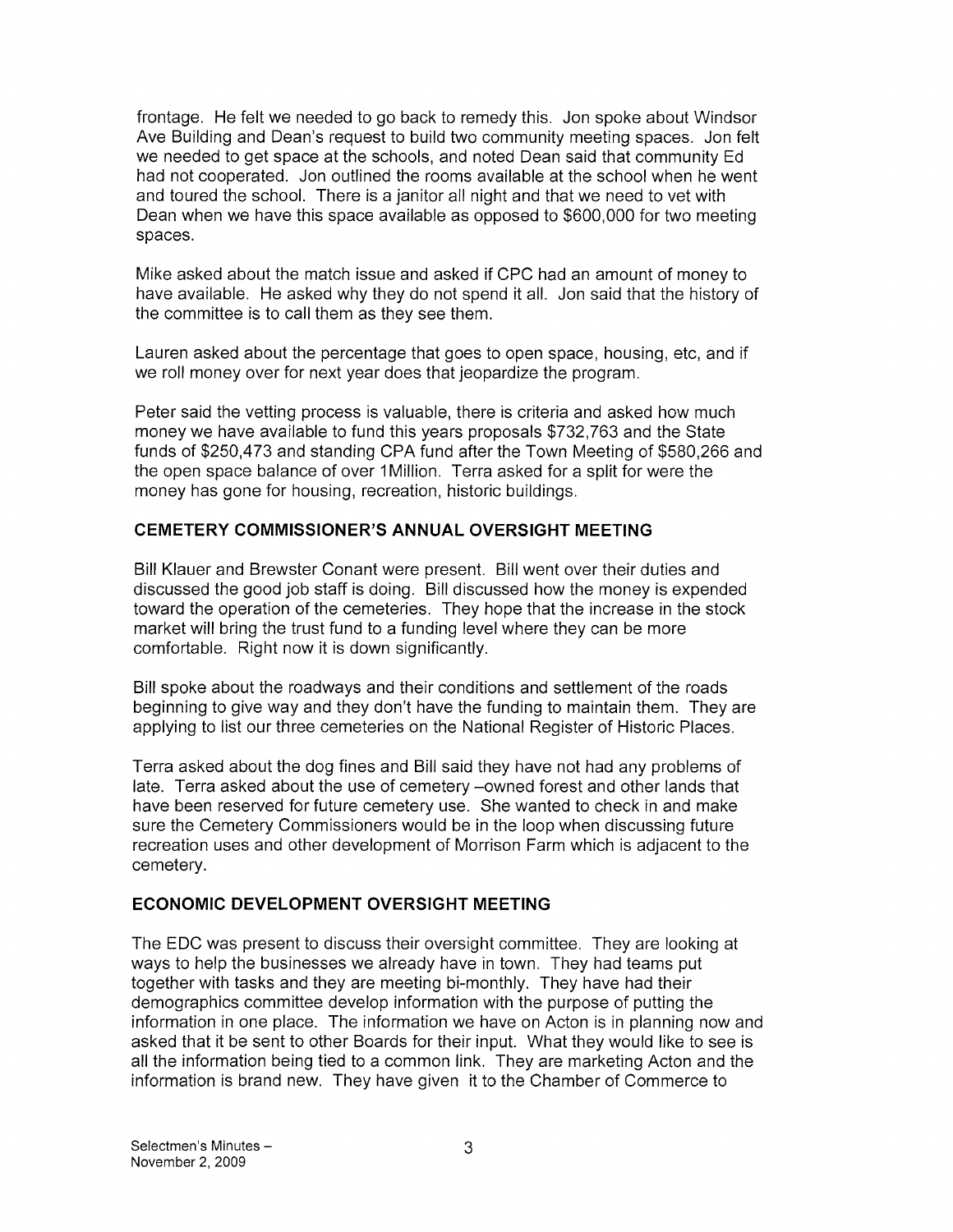review. The Chamber will send the survey their members. Planning suggested that they include transportation questions, need, etc. it is in draft form.

Sara Fletcher from the Chamber noted that they have always had a good working relationship with EDC. She feels the marketing survey is a good place to start and they will go from there.

Doug talked about what they have been doing to get up and running, and the next wave is supporting existing business and supporting businesses moving to Acton. They want to be alerted regarding any proposed commercial development in the future. They want to come back through the liaison to get a temporary team to work on those issues.

Terra noted the reason they broke off into committees was because some of them were ready before others.

Lauren asked if Ann Sussman reached out to them for the workshop on Kelley's Corner -- they said she had. Lauren wanted to see them work on attracting development for parcels where we have been trying to encourage redevelopment., She felt they are on track to get redevelopment of some existing sites. She felt the Town's people will tell us what they want to see in Acton when we begin to do the new Comprehensive Community Plan.

Peter spoke about the Day Care, it did not need a site plan and we too were surprised. Peter asked about counseling business owners.

### SELECTMEN'S BUSINESS

#### ALG UPDATE/BUDGET UPDATE

No special town meeting this fall. At the last ALG meeting the budget would be constructed reflecting a 0%, 3% or 5% budget. Paulina asked that the board give their input on unfunded programs and asked the Board to reply to the e-mail that Paulina will send and to have them send a united letter from the Town and Schools to Cory Atkins. Peter spoke about the option for towns to increase the meals and hotel tax. He recommends that we explore it as an option given the difficult budgetary times. Even if we choose not to do it, we should know what it would or wouldn't do to our revenues and what would be the impact to the businesses. SELECTMEN'S REPORTS

MMA and Health Insurance Trust --Peter noted he also went to the MMA breakfast with Steve and he noted that the State had the best economists gathered to predict this year's revenues, and they were wrong. They missed the mark and it makes it difficult to deal with it on the local level. Health Insurance Trust --they continue to monitor the expenses of the trust.

Acton Public Schools/ABRSD--Lauren reported that at their last meeting the Acton Public schools meeting enrollments were discussed. There are 47 students predicted above what they expected. Kindergarten enrollment was to settle off but will not with the increased kindergarten numbers. They will be going into contractual discussion and that is presently what is going on with the schools.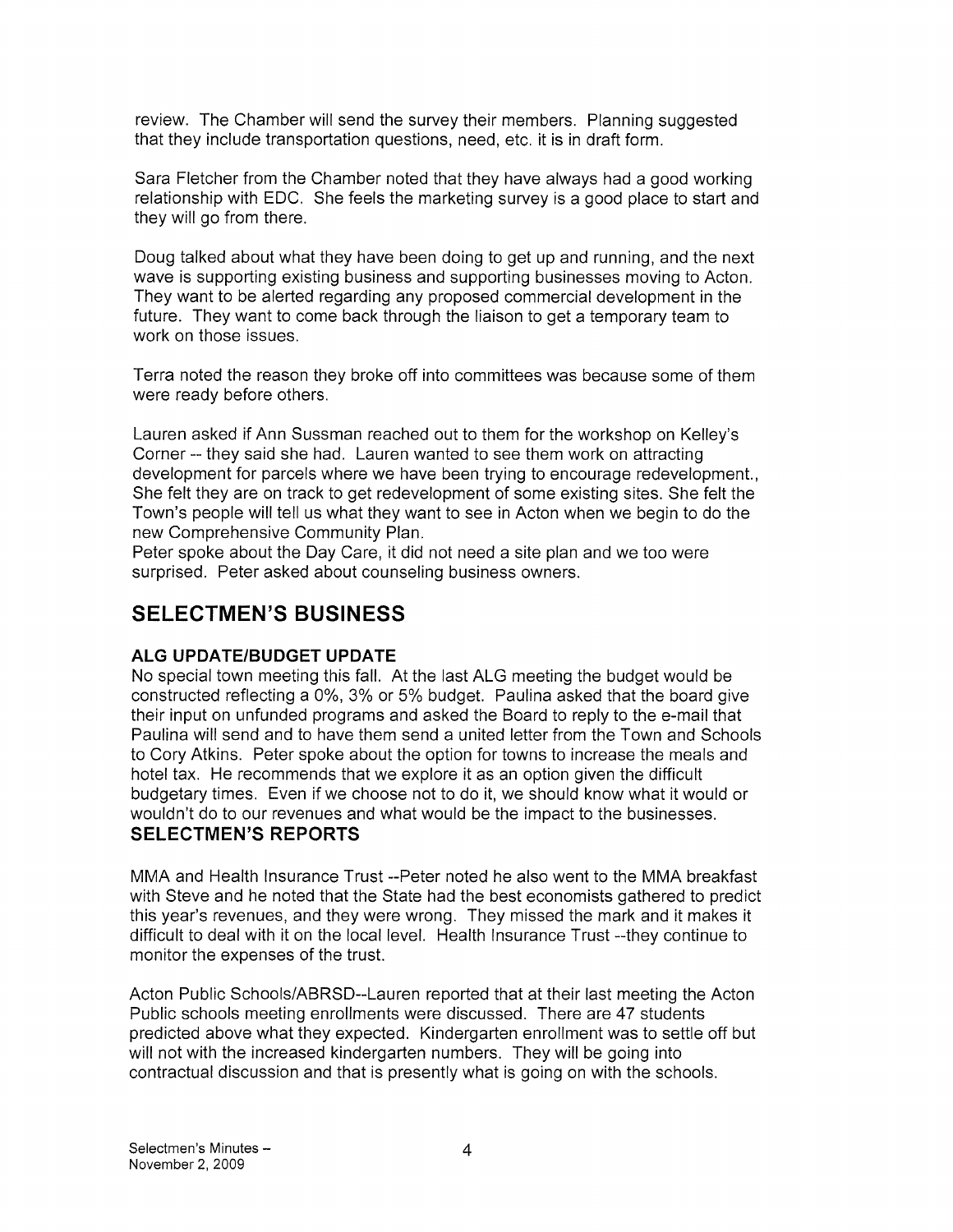Water Resource Advisory Committee is working on the bylaw to prevent storm water. They need members. Lauren spoke about the community planning for Kelly's corner and is on the town web site. WANT met and discussed septic system and waste water and how it interacts with the ground water. It was well attended. They need to talk more about septic systems and their operations under title 5. WRAC will need to have bylaws on the Annual Town meeting Terra spoke about the land that she is to be working on with Peter Ashton and asked for legal support.

Mike noted that COA is drafting language to change the number of members and terms. Transportation Grants were discussed as they related to other towns. We want them to join in and have them go back to their communities for funding.

### FINAL DRAFT BOARD HANDBOOK

The Task was to put together existing town policies in an effort to incorporate it so that all boards and committees have the same information and policies. Bob Ingram noted the posting of meetings section. Terra asked about what a liaison is according to the handbook. PETER BERRY — Moved to make the modification by the adding of the annual calendar and conducting hearings. MIKE GOWING second. 4-1 Terra yes with reservations. Motion Passed UNANIMOUS

It was asked how often the handbook should be reviewed. It was suggested at the first board meeting when the new officers are elected that they review and see if it is what the committee/board wants. TERRA FRIEDRICHS — Moved to endorse the review policy. MIKE GOWING — second. UNANIMOUS VOTE

### POWDER HOUSE, HISTORICAL COMMISSION, POSSIBLE CPC **FUNDING**

Bill Klauer representing the HC spoke of the future of the Powder House. It was moved to its current location in 1936. Bill said that they have looked into the options of moving it to Main/High Street. He asked for the Board's sanction. Terra said it was more a concept at this point, as they don't have financials. Peter was in favor of putting a place holder for CPC so all the details could be answered. It was noted that this a timing issue.

## OTHER BUSINESS

None

## CONSENT

LAUREN ROSENZWEIG — Moved to approve the Agenda items PETER BERRY second UNANIMOUS VOTE. . — Terra asked about the cost of the plowing